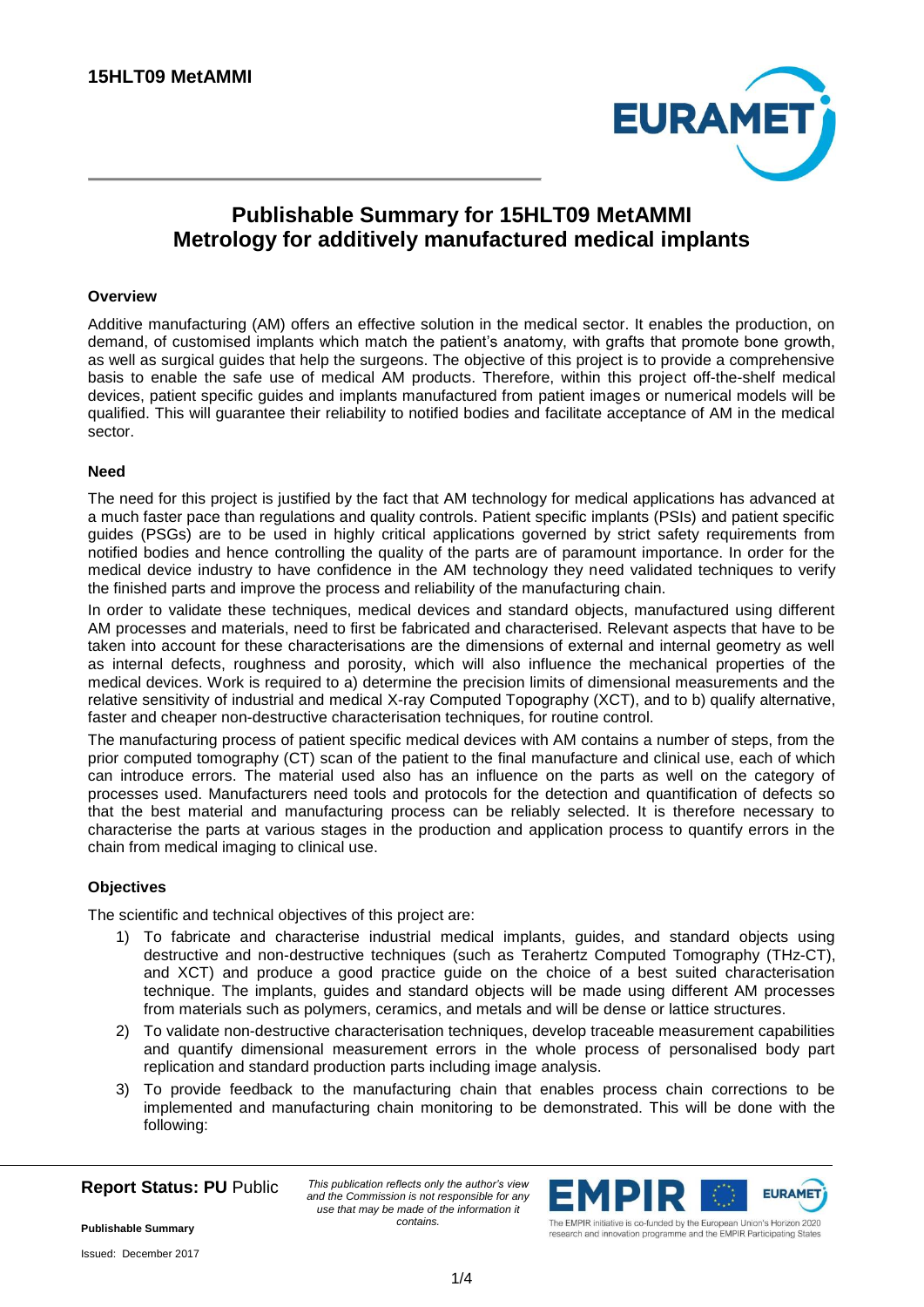

- i. Metrology protocols that identify geometrical deviations between the numerical model and the part manufactured in the process chain;
- ii. Correlation of the geometrical deviations to their origin to optimise the process for personal and mass produced implants and guides. For powder particles size a range of submicron (<1 µm) to 120 µm and for defects a range between 100 µm and 400 µm will be targeted.
- 4) To quantify the build-up of errors from each part of the whole implant and guide manufacture chain from medical imaging to clinical use.
- 5) To facilitate the take up of the technology and measurement infrastructure developed by the project by the measurement supply chain (accredited laboratories, instrumentation manufacturers), standards developing organisations (ISO/TC261, CEN/TC438, ISO/TC119, etc.) and end users (implant manufacturers and clinicians).

## **Progress beyond the state of the art**

Currently AM is used mainly for prototype purposes and the technology is not mature enough to prove its reliability for certified bodies in Europe for the final implants and guides used in surgery. This work will go beyond the state of the art by developing routine characterisation techniques as well as providing feedback to the manufacturing chain via protocols to validate these implants and guides. The current state of the art for production assurance of AM parts relies on the use of a combination of conventional tactile and optical CMMs, 3D scanners, and destructive sectioning required for measurements of the internal features as well as X-ray Computed Tomography (XCT). This project will go beyond the state of the art by investigating alternative methods such as Terahertz Computed Tomography (THz-CT), Thermography and Ultrasound (US).

## **Results**

### Fabrication and characterisation of implants, guides, and standard objects

The requirements for medical devices (MD), as well as standard objects (SO), to validate the different measurement techniques, have been established for dense and lattice structures. With regards to SO, a way of introducing defects in the bulk has been established and types of designed defects suggested (missing struts/area, untreated material, closed cells, roughness). All these parts can be measured with the different characterisation techniques. The measurands have been discussed (defects, surface roughness, thickness, porosities, geometrical tolerances, sphericity, distortion, linearity, bending and elasticity) as well as the associated measurement uncertainties required. Several MDs have been fabricated from different materials such as polymers, ceramics, and metals and circulated to the relevant partners. Several SOs, such as hole plates and miniature step gauges, have also been manufactured and have been circulated to the relevant partners. Characterisations, of the available MDs and SOs, have been performed. These consist of density, XCT, THz-CT, and surface measurements.

### Validation of non-destructive characterisation techniques, development of traceable measurement capabilities and quantification of dimensional measurement errors

The first discussions on the determination of the uncertainty of XCT and THz-CT techniques have started. Existing methods used for uncertainty determination have been presented as a basis for further discussions. Also, first discussions on the evaluation of performance parameters of clinical CT systems have been addressed. Phantoms, suitable to determine relevant parameters, have been chosen. The performance parameters of CT systems will be determined using these phantoms.

### Identification of metrology protocols for the detection and quantification of defects

Input on the design of reference parts containing the typical geometrical deviations for each technology has been provided as well as for the computer-aided design (CAD) and the protocol has been developed. Several parts with defects were manufactured. The protocol was adapted in order that the part fit the CAD model.

Quantification of the build-up of errors from each part of the whole implant and guide manufacture chain from medical imaging to clinical use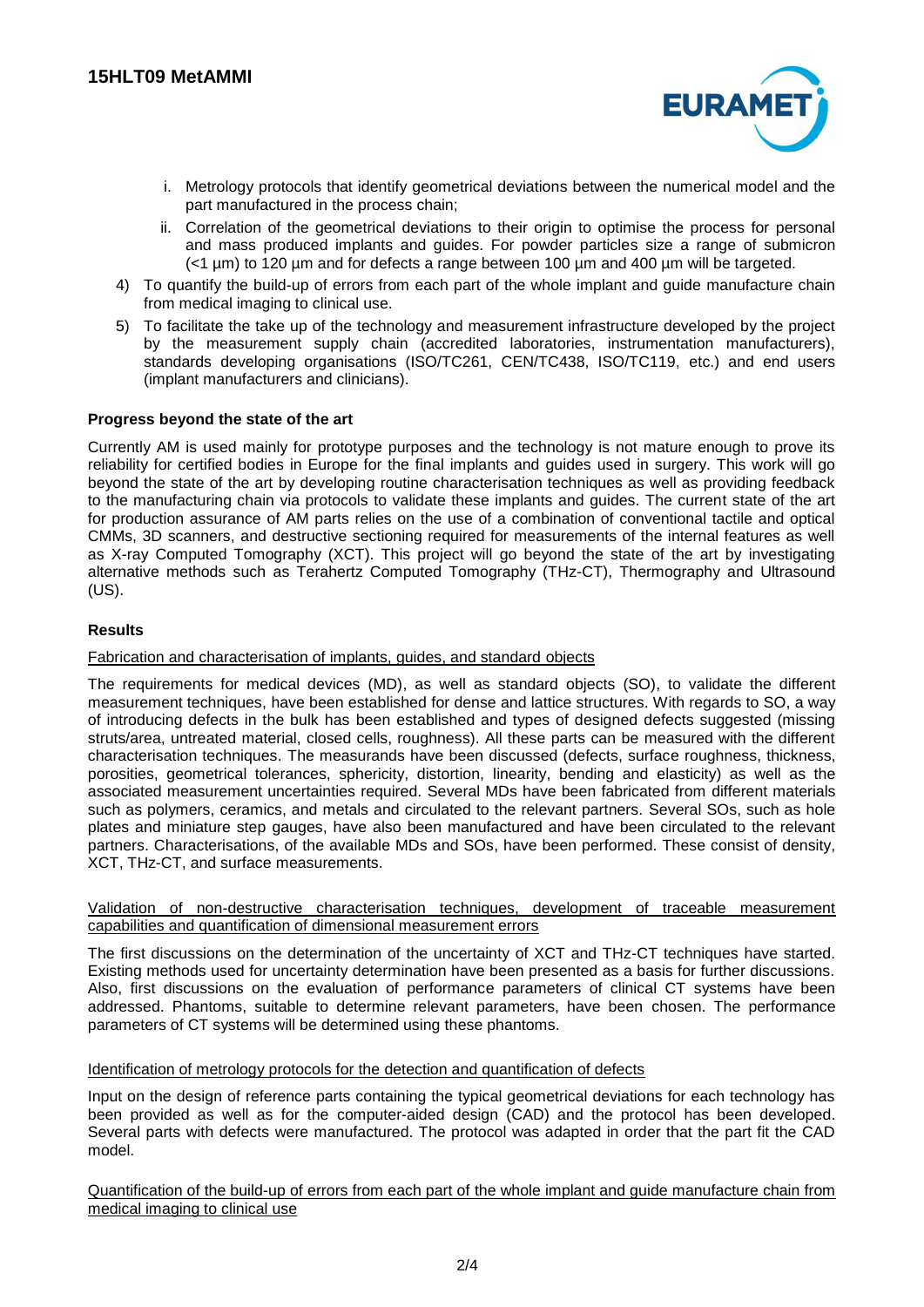

The screening of geometrical deviations in manufactured parts is in progress as well as the analysis of their origins in the process chain. The data are collected in a database, which is available at the BSCW share point.

### **Impact**

Partners have participated in several conferences (such as the 41st International Conference on Infrared, Millimeter, and Terahertz waves (IRMMW-THz) and Quality Control for Additive Manufacturing, Euspen) where the project and its results were presented. A few articles have already been written in order to disseminate the inputs of the project.

#### *Impact on the metrology and scientific communities*

The qualified and traceable 3D volumetric non-destructive techniques (e.g. XCT) developed in this project for dimensional measurements will enable the metrology community to characterise the geometry of complex objects manufactured using AM. Furthermore, XCT and THz-CT are new technologies in the area of metrology. Thus, geometrical measurements are lacking traceability to SI and documented uncertainty assessments. The activities in the project will contribute to the work of making XCT and THz-CT measurements traceable and give valuable input to the evaluation of uncertainties thereby increasing the number of NMIs able to obtain these systems. By publishing material on traceable measurements of AM parts, the importance of metrology and measurement uncertainty will be brought to a wider scientific audience.

Shapes of standard objects (SO), to validate the different measurement techniques, were discussed concerning dense and lattice structures. We agreed on the final shapes. These shapes have to be similar to the medical devices (MD) that will be studied. Then, the measurands were discussed (defects, surface roughness, thickness, porosities, geometrical tolerances, sphericity, distortion, linearity, bending, elasticity) as well as the associated measurement uncertainties required.

Still concerning SO, the way to introduce defects in the bulk was addressed and type of designed defects was suggested (missing struts/area, untreated material, closed cells, roughness). These parts were fabricated using different AM techniques and different materials. It was ensured that all these parts could be measured with the different characterisation techniques.

The first discussions on the determination of the uncertainty of XCT and THz-CT have been engaged. Existing methods of uncertainty determination has been presented. They will be followed to do a first evaluation of the uncertainty using a THz-CT. SOs have been characterised by these methods as a first step.

In order to increase competencies at LNE on XCT as well as on metrological validation of CT in order to contribute to the metrological validation of the CNRS THz-CT, LNE worked, in collaboration with PTB, in their laboratory, for fifteen days. In order to increase its competencies in AM, LNE is presently at NIST as a guest researcher for one year.

### *Impact on industrial and other user communities*

This will increase the uptake of the AM technology for manufacturing on demand and customised implants. This feedback provided to the manufacturing chain in this project will give the healthcare industry the opportunity to manufacture guides with higher accuracy, which will enable accurate cutting and placement of implants and thereby reducing the operating time as well as customised accurate implants that meet the patient's anatomy and thus reduce the recovery time after surgery.

The 3D phantom developed in this project will enable to increase the reliability of medical CT scanners used in hospitals.

The feedback of the dental-based clinical study is being already used by dentists to improve their implant production process.

The good practice guides developed within this project and the input to standards will provide notified bodies evidence of the improved reliability of AM. The cost of each surgical operation will be reduced as accurate guides reduce operating time and on demand accurate and customised implants will reduce the requirement